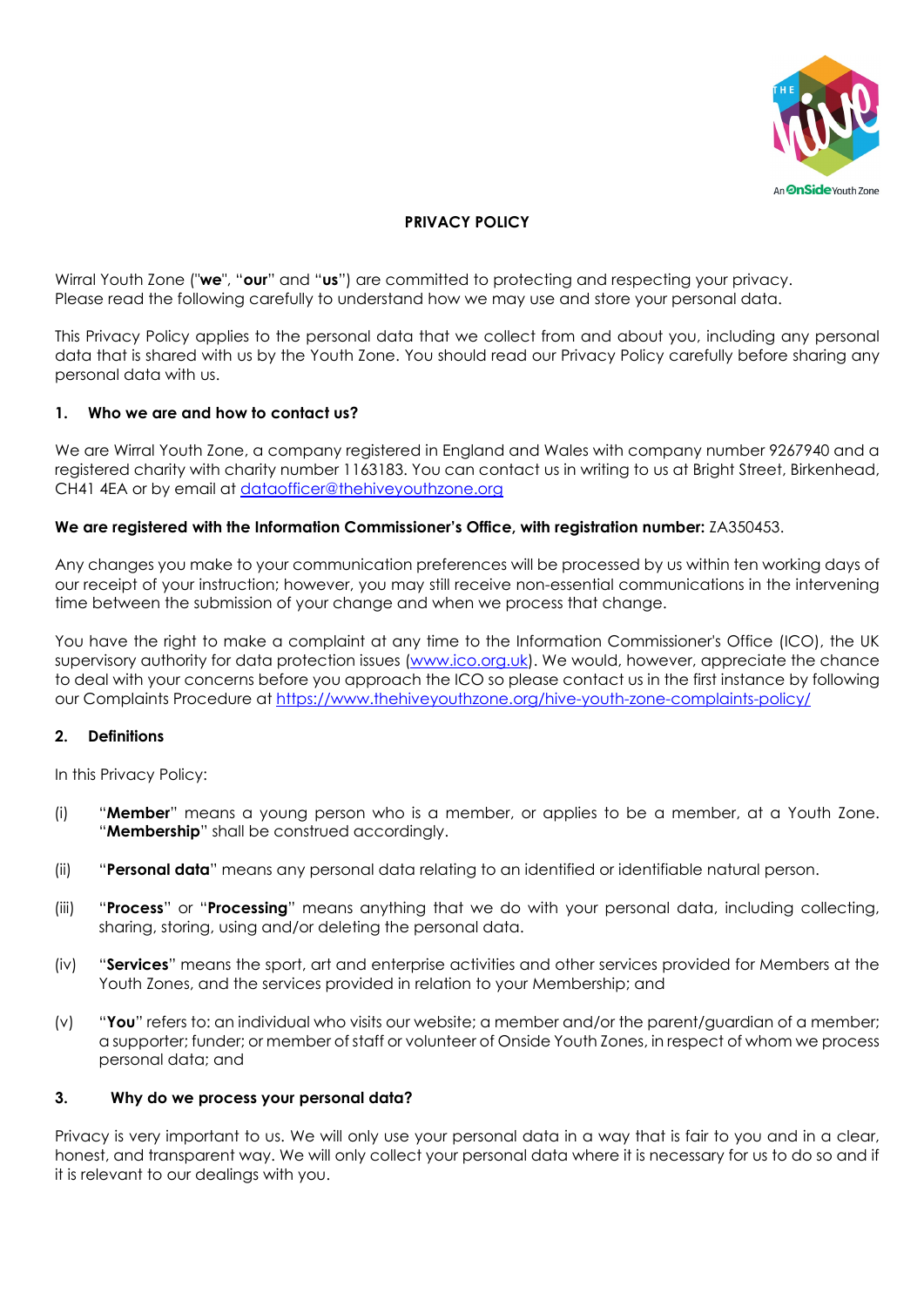### **Essential uses:**

We may need to process personal data about you for many essential purposes. We could give lots of example, but we have set out below a list of the main reasons that we may need to collect and use your personal data. We may not use your personal data for all these purposes; it will depend on the nature of your relationship with us, and how you interact with Wirral Youth Zone.

- (i) **Delivery of core charitable services:** Delivery of our core charitable activities may require us to record your contact details, eligibility for our charitable services, records of financial transactions and other communications with you.
- (ii) **Communication about, and administration of, your Membership:** Where you are a member (or the parent/guardian of a member) we and/or the Youth Zone where you are a member will need to process your personal data to send you essential information about your Membership and/or the Services and to help us effectively carry out our charitable activities. For example, we and/or the Youth Zone may need to use your personal data to keep you updated about your Membership, to send you information generally relevant to the Services (including informing you about developments or changes to the Services) and to identify any misuse or abuse of our Services.
- (iii) **Due diligence on donations:** Our trustees have a duty to ensure that there is no reputational or financial risk to accepting a donation or other kind of support. Where you are a supporter or potential supporter, we may therefore use publicly available sources to carry out due diligence on you to ensure that we are fundraising within the law. For more information on the circumstances this may apply in and the type of information required please visit [https://www.gov.uk/government/publications/charities-due-diligence](https://www.gov.uk/government/publications/charities-due-diligence-checks-and-monitoring-end-use-of-funds)[checks-and-monitoring-end-use-of-funds.](https://www.gov.uk/government/publications/charities-due-diligence-checks-and-monitoring-end-use-of-funds) If we cannot process your personal data for these purposes, then we may be unable to accept your donation or other support.
- (iv) **Research:** We may collect data to carry out research on our supporter base. This is to improve our communications and ensure that we understand how best to interact with our valued supporters. Information we gather from individuals as part of this process is only used for our internal research purposes.
- (v) **Profiling:** In some circumstances we may combine the personal data a supporter gives to us with information available in the public domain to create a profile of a supporter's interests and preferences where they are relevant to that individual's engagement with Wirral Youth Zone. Information collected for these purposes may include information about your corporate directorships, shareholdings, published biographical information, employment, philanthropic interests and networks, charitable giving, and relevant media coverage. We do this to help us understand the ways in which our supporters can support our work sooner, and more cost effectively. The use of publicly available sources helps us determine what support we should ask you for and helps us engage you in activities that are relevant to your areas of interest and influence.
- (vi) **Management of volunteers:** If you are one of our valued volunteers, we may need to use your personal data to manage your volunteering activities, deliver training, involve, and update you on our projects and campaigns and to ensure your safety. This may include sending you newsletters or information about our fundraising appeals so that you are best equipped to perform your role and advise the public about our work. If we cannot process your personal data for these purposes, then we may be unable to involve you in our volunteering activities.
- (vii) **Staff administration:** Wirral Youth Zone employs staff who are crucial to both delivering our projects and raising the funds to provide our charitable services as well as providing a range of professional and technical support. We process the personal data of our staff for recruitment, staff administration, remuneration, pensions, and performance management purposes.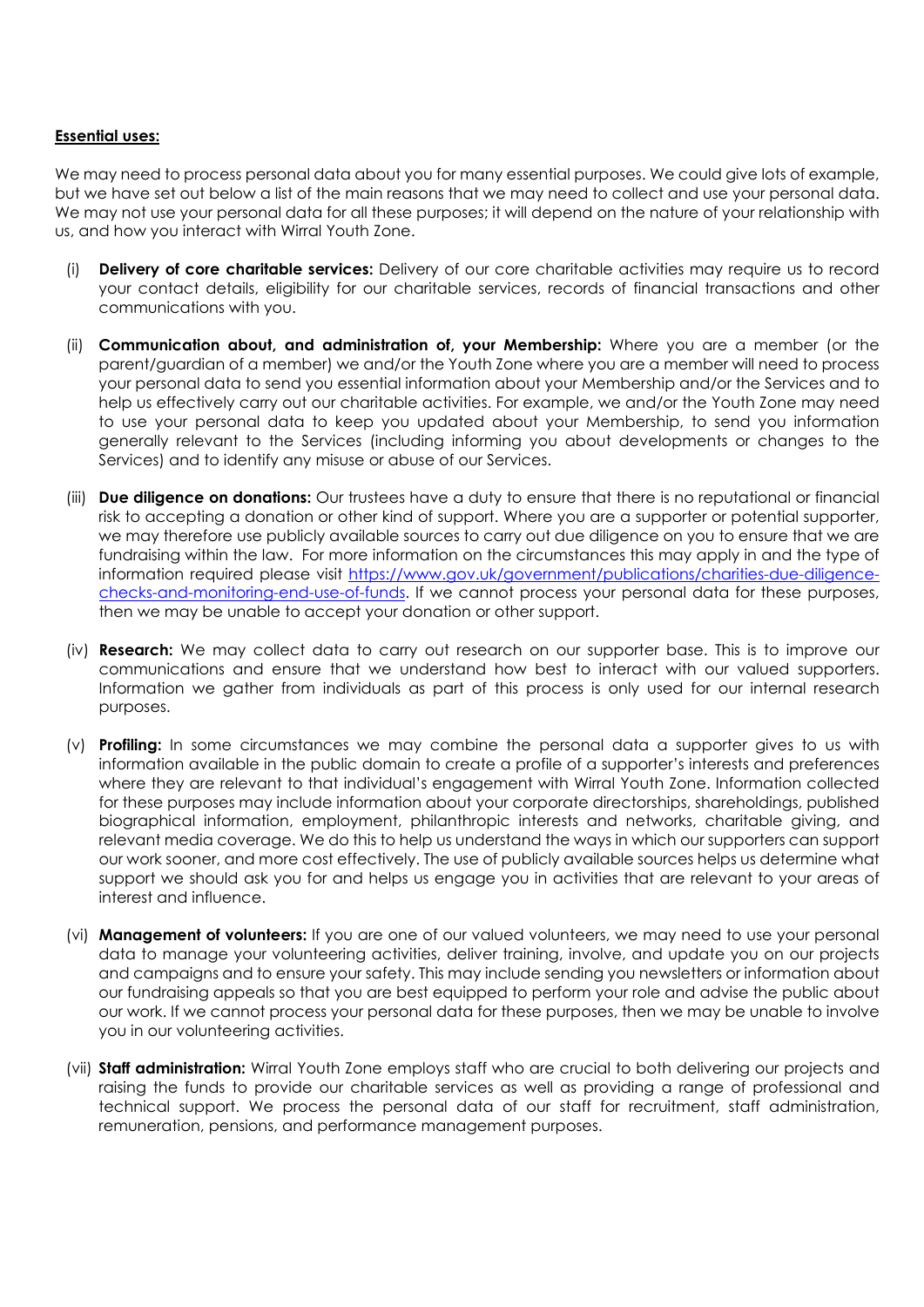# **Optional uses:**

We may also process personal data about you for other optional purposes. We have set out a list of examples below. This usage of your personal data is on an opt-in basis. If you have opted in, you can choose to opt out of your personal data being used for any of these purposes by contacting us on 0151 705 8013 or [dataofficer@thehiveyouthzone.org](mailto:dataofficer@thehiveyouthzone.org)

**Fundraising, campaigning, and marketing**: We have a range of fundraising and marketing activities that are designed to raise income or promote the aims and objectives of the charity. Where you have opted-in to receive such communications, we may use your personal data to contact you about projects, campaigns, competitions, commercial trading activities, sponsorships, events, or volunteering opportunities, which we think you may be interested in. If you confirm that you are interested in supporting Youth Zone projects, we will share your information with the Youth Zone Network. We may also ask if you are able and prepared to Gift Aid any of your donations. We sometimes use Marketing Service providers or third-party data providers for fundraising purposes such as DM Focus.

(i) **Analysis, targeting and segmentation:** To fund our charitable work giving young people somewhere safe and inspiring to go in their leisure time, we must communicate our aims and objectives and ask people for financial support. Efficiency is very important to us, as we value every single donation. Therefore, we only want to send communications that are genuinely interesting and relevant to you. We will make use of information you have given us and your interactions with our Services, to help us predict your interests and tailor and personalise our communications in the future. This may also involve the use of focus groups to understand our supporters better.

# **4. Lawfulness of our Processing**

It is lawful for us to process personal data where the following conditions apply:

(i) **Consent**: This applies where you have given your consent to the processing of your personal data for one or more specific purposes.

For example, we will always ask for your consent to contact you for the purpose of direct marketing by email or SMS text message. Also, should we ever ask you to provide any special categories of personal data (or "sensitive personal data") about yourself (for example, information about any health condition that may be relevant if you are participating in our activities) we will always seek your explicit consent to process this data. We will always ask for your consent to process your personal data as stated above at the time that we collect the relevant personal data.

Where we are relying on consent to process your personal data and you are aged under 16, we will ask your parent or guardian to give their consent to such processing.

Where you (or your parent or guardian, as applicable) have given us consent to use your personal data in any way, you (or your parent or guardian, as applicable) have a right to withdraw that consent at any time by contacting us on 0151 705 8013 o[r dataofficer@thehiveyouthzone.org](mailto:dataofficer@thehiveyouthzone.org) **In some cases, withdrawing your consent may impact on our ability to provide the Services to you.**

(ii) **Contractual Necessity**: This will apply where you are a member, our staff and/or in some cases a volunteer and the processing of your personal data is necessary for the performance of our contract with you or to take steps at your request prior to entering a contract with us. Where you are a member, we process personal data about you to make the Services available to you. **We cannot provide the Services without access to this personal data.**

(iii) **Legal Obligation:** This will apply where the processing is necessary for us to comply with a legal obligation which applies to us. This might include, for example, where we have a legal obligation in relation to a safeguarding issue or in relation to our statutory reporting requirements.

(iv) **Your Vital Interests**: This will apply where the processing of your personal data is necessary to protect your vital interests. For example, this would apply if you were ill, and we needed to share your personal data with the emergency services.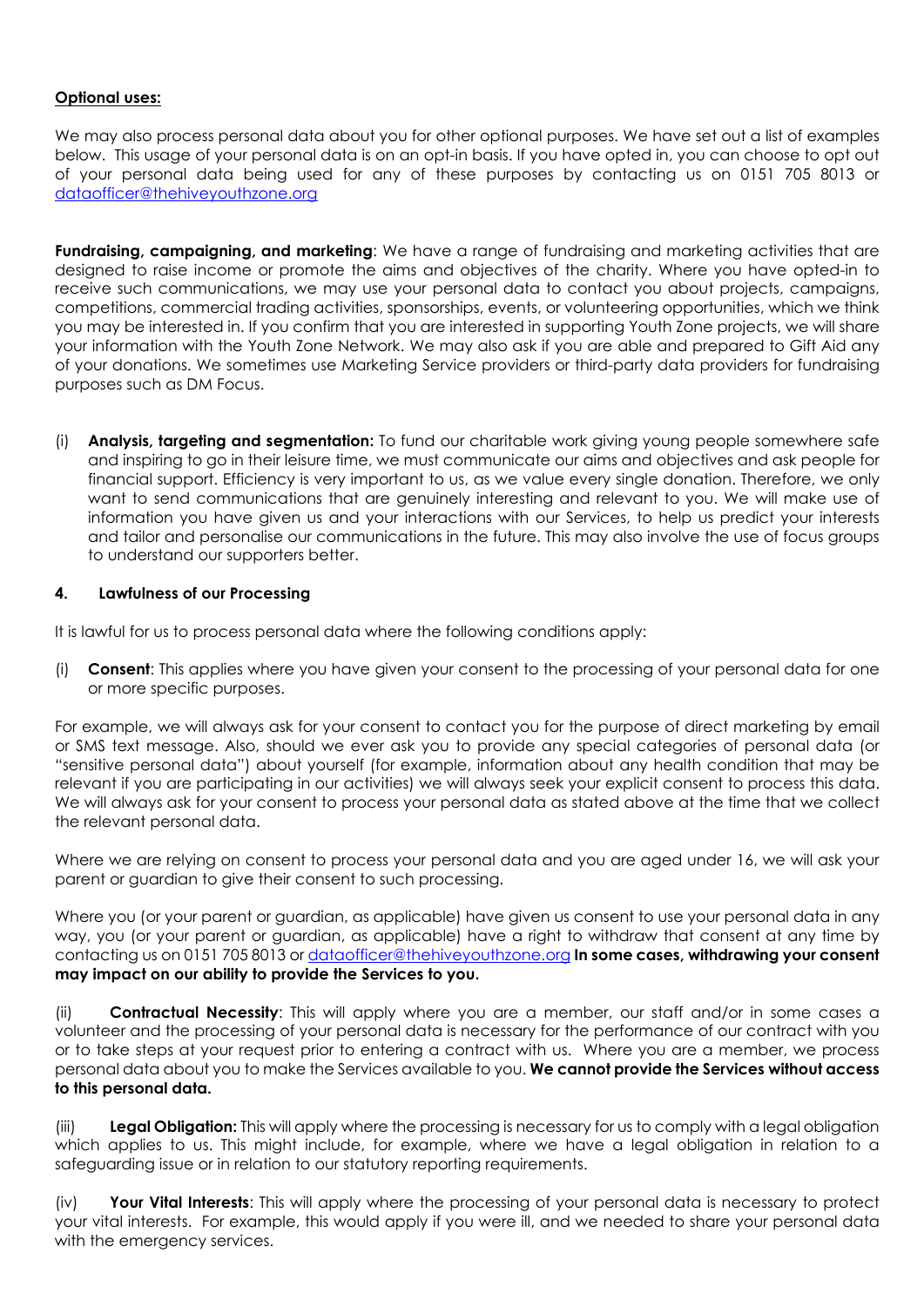(v) **Legitimate Interests**: This will apply where the processing of your personal data is necessary for the purposes of the legitimate interests of Wirral Youth Zone (or a third party), provided that such processing is fair and balanced and does not have a disproportionate impact on your rights of data privacy. We have set out below a list of the legitimate interests that we may rely upon.

# **5. What are our legitimate interests?**

We may rely on the following legitimate interests to process your personal data:

### (i) **Governance:**

- Delivery of our charitable purposes as set out in our charitable objects, including providing information about your Membership to our suppliers, funders and/or sponsors as required for the purposes of the development, coordination, and support of the Youth Zone network.
- Reporting criminal acts and compliance with the legal instructions of law enforcement agencies.
- Internal and external audit for financial or regulatory compliance purposes; and/or
- Statutory reporting.

# **(ii) Publicity and income generation:**

- Direct marketing by post and other forms of marketing, publicity or advertisement which are not directed at an individual.
- Personalization to tailor and enhance the supporter experience in our communications.
- Analysis, targeting and segmentation to develop fundraising strategy and improve communication efficiency.
- Processing for research purposes; and
- Profiling, including the use of publicly available information.

### **(iii) Operational management:**

- Employee and volunteer recording and monitoring for recruitment, safety, performance management or workforce planning purposes.
- Provision and administration of staff benefits such as pensions.
- Physical security, IT, and network security.
- Maintenance of suppression lists; and
- Processing for historical, research or statistical purposes.

#### **(iv) Financial management and control:**

- Processing of financial transactions and maintaining financial controls.
- Prevention of fraud, misuse of services, or money laundering; and
- Enforcement of legal claims.

#### **(v) Purely administrative purposes, which may include (without limitation):**

- Responding to any solicited enquiry from any of our stakeholders.
- Delivery of requested products, resources, or information packs.
- Administration of direct debits and other existing financial transactions.
- Administration of Gift Aid.
- Provision of 'thank you' communications and receipts; and
- Maintenance of 'do not contact' suppression lists.

When we use your personal data for the purposes of our legitimate interests (as set out above), we will always consider if it is fair and balanced to do so and whether it would be within your reasonable expectations that we would use your data in this way.

We will balance your rights and our legitimate interests to ensure that the way in which we use your data never goes beyond what you would expect and is not unduly intrusive or unfair.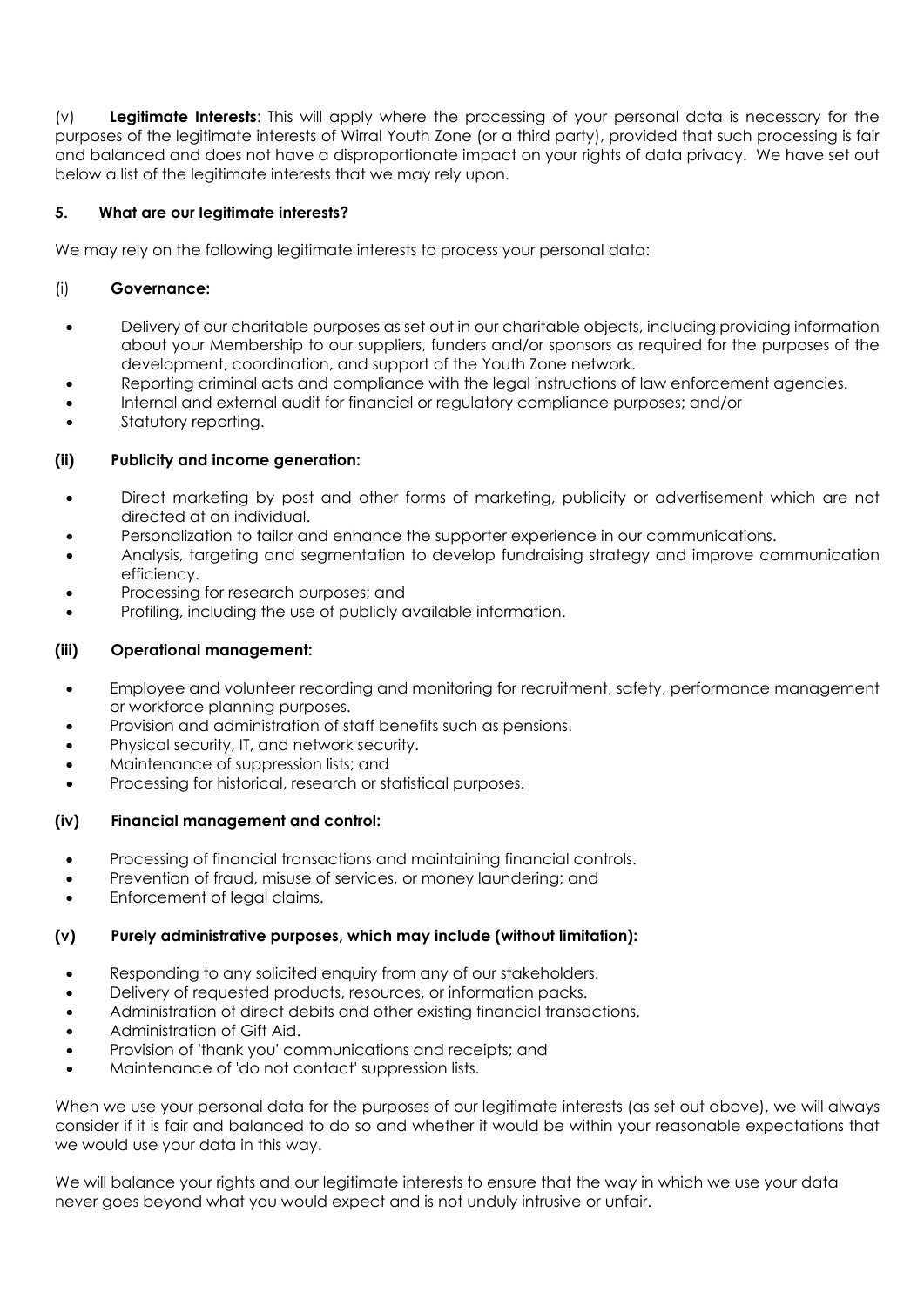# **6. Personal data that we collect.**

**(i) Who do we collect it about?** We may collect and use various personal data about:

Members, Members' parents and/or guardians, enquirers, employees, volunteers, suppliers, customers, supporters and/or funders, participants at events, job applicants, and other professional contacts as required to carry out the operation of the charity.

- **(ii) What do we collect?** We may collect and use some or all the following types of personal data, which may include information that you provide to us or a Youth Zone, information that we or a Youth Zone collect about you, for example, in relation to your use of the website and/or the Services, and information that we collect from third parties:
	- Title.
	- Full name.
	- Contact information (address, telephone number, email address etc.).
	- Contact names and contact information of your emergency contact, spouse/partner, assistant and/or referee.
	- Images (print and digital photographs, moving images, CCTV recordings).
	- Personal and demographic information (date of birth, age, gender, nationality etc.).
	- Professional information (organisation, title, board memberships, connections, employment records etc.).
	- Support services (Looked After Children, support/ key workers etc.).
	- Safeguarding records (concerns, disclosures, meetings etc.).
	- Identification numbers.
	- Biometric data.
	- Financial information.
	- Information relating to a member's use of their Membership and activities at a Youth Zone; and/or.
	- Regarding your visits to our website, we may collect the following information:
	- o technical information, including the Internet protocol (IP) address used to connect your computer to the Internet, your login information, browser type and version, time zone setting, browser plug-in types and versions, operating system, and platform.
	- o information about your visit to the website, including the full Uniform Resource Locators (URL), clickstream to, through and from our website (including date and time), pages you viewed or searched for, page response times, download errors, length of visits to certain pages, page interaction information (such as scrolling, clicks, and mouse-overs), methods used to browse away from the page.

# **(iii) Special Categories of Personal Data relating to you that we may process may include (without limitation):**

- Racial or ethnic origin.
- Religious or other beliefs of a similar nature.
- Physical or mental health or condition.
- Sexual health and relationships.
- The commission or alleged commission by you of any offence; and/or
- Any proceedings for any offence committed or alleged to have been committed by you, the disposal of such proceedings or the sentence of any court in such proceedings.

### **7. Who do we share information with?**

# **Personal data:**

We may share your personal information within our funders and/or sponsors and within the Youth Zone Network, where it is necessary for the provision of the Services or the delivery of our core charitable services or where you have asked us about a Youth Zone project.

We may also share your personal data with statutory and regulatory bodies (for example, the Charity Commission, Companies House, Health and Safety Executive, Information Commissioner's Office) where there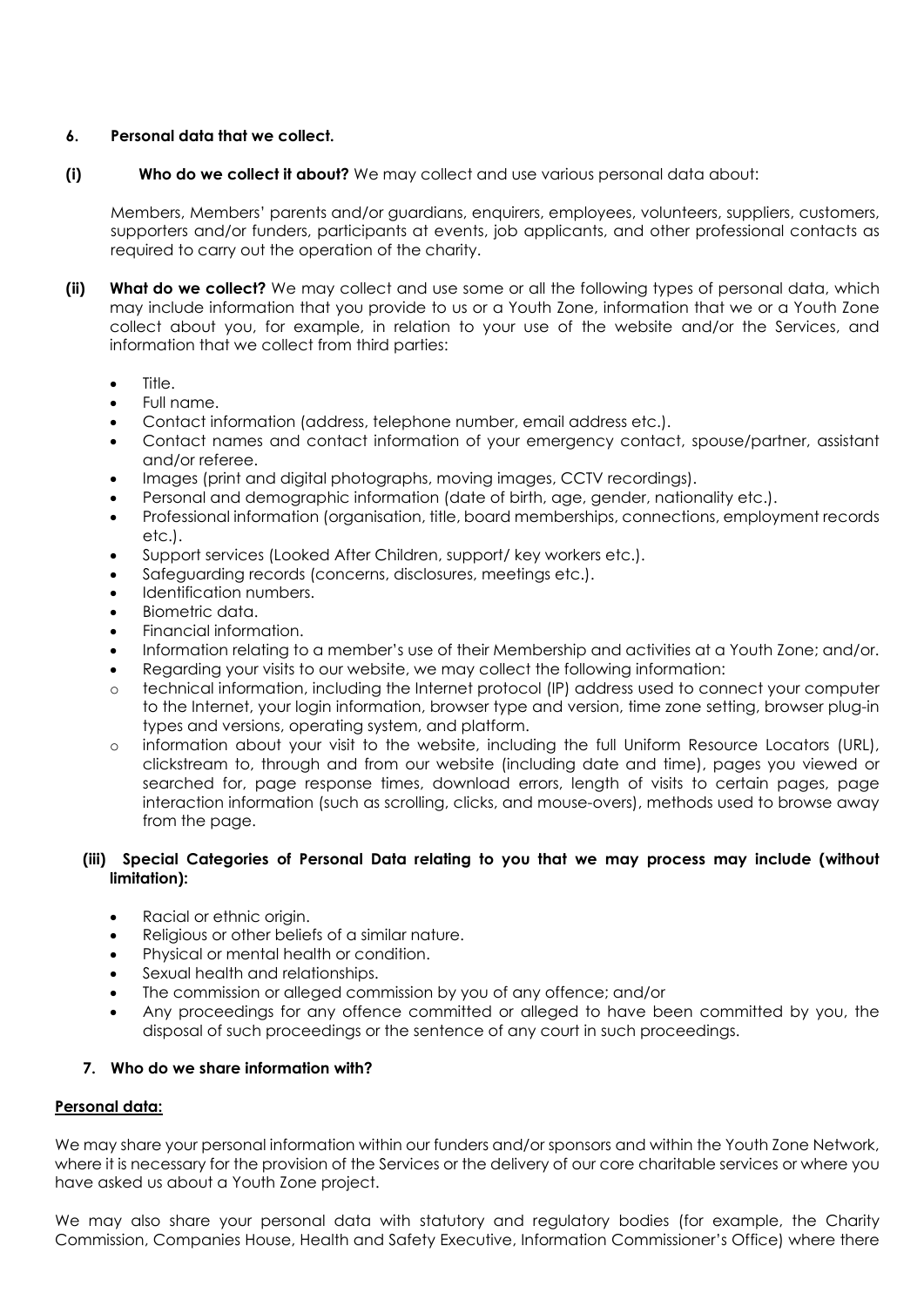is a legal requirement to do so. This might include, for example, for the purposes of registration and maintenance of statutory information.

We may also pass personal data to various third parties who provide various goods and/services to us, or on our behalf, which we require to provide you with the Services. In all these situations we ensure that we always have a written contractual agreement in place that will ensure that those organisations can only use the personal data provided for the specific purposes we direct them to do, and that they have in place strict security requirements to protect your personal data.

The table below sets out a non-exhaustive list of examples of some of the third-party data processors that we share personal data with as at the date of this Privacy Policy. These third-party data processors may change from time to time. You can request a copy of the current register of third-party processors that we share personal data with by contacting us on 0151 705 8013 or [dataofficer@thehiveyouthzone.org](mailto:dataofficer@thehiveyouthzone.org)

| Recipient                                                                    | Purpose                                                                                                              |
|------------------------------------------------------------------------------|----------------------------------------------------------------------------------------------------------------------|
| Cloud based database systems<br>(Salesforce, Kronos)                         | Storing data                                                                                                         |
| Database system and application<br>developers and consultants                | Development of data storing systems including<br>migration of data from one system to another                        |
| Website developers                                                           | Development of website and linked functionality such<br>as online payment systems                                    |
| Website analytics<br>(Google Analytics)                                      | Analysis of website activity                                                                                         |
| Social media analytics                                                       | Analysis of social media activity                                                                                    |
| Wi-Fi tracking system provider<br>(Purple Wi-Fi)                             | Analysis of centre usage using location tracking and<br>targeting delivery and communications based on this<br>usage |
| Marketing, communication, and<br>PR consultants                              | Marketing, communication, and PR support                                                                             |
| Consultants and evaluators                                                   | Assessment of the impact of charitable services,<br>projects, needs assessments or research reports                  |
| Recruitment services with<br>applicant recommendation or<br>tracking systems | Targeted recruitment of staff                                                                                        |
| DBS checking service.<br>(uCheck)                                            | Vetting of potential employees and volunteers in line<br>with Safer Recruitment Practice                             |
| <b>HMRC</b>                                                                  | Calculation and payment of Tax and National<br>Insurance                                                             |
| Payroll bureau                                                               | Payment of employee wages                                                                                            |
| Pension and employee benefit<br>providers                                    | Provision of workplace pension and employee<br>benefits such as childcare vouchers                                   |
| Insurance providers                                                          | Provision of adequate insurance cover and resolution<br>of policy queries or claims                                  |

In addition to the above, we may exchange information with third parties for the purposes of fraud protection and credit risk reduction. We may also transfer our databases containing your personal data if we transfer our business or part of it.

Other than as set out in this Privacy Policy, we shall NOT sell or disclose your personal data to third parties without obtaining your prior consent unless this is necessary for the purposes set out in this Privacy Policy or unless we are required to do so by law.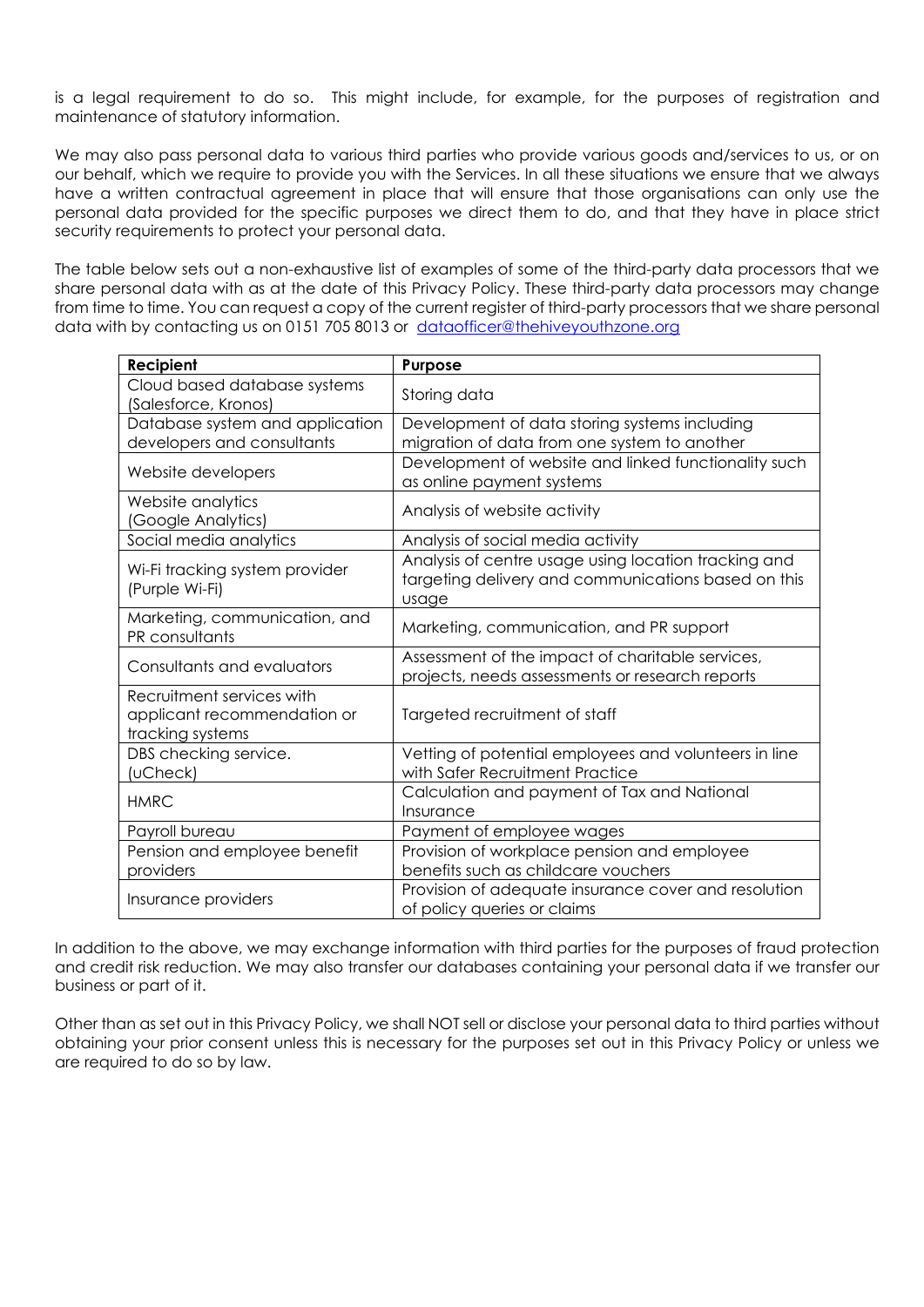### **8. Where we store your personal data**

We have in place appropriate technical and security measures to prevent unauthorised or unlawful access to or accidental loss of or destruction or damage to your information. We store your personal details on a secure server. We use firewalls on our servers.

Unfortunately, the transmission of information via the internet is not completely secure. Although we will do our best to protect your personal data, we cannot guarantee the security of your data transmitted to our website; any transmission is at your own risk. Once we have received your information, we will use strict procedures and security features to try to prevent unauthorised access.

We may transfer or store your personal data outside the European Economic Area ("EEA") for example a thirdparty e-mail service based in the US, MailChimp.

Where third-party data processors transfer data outside the EEA, we ensure a similar degree of protection is afforded to your personal data by ensuring at least one of the following safeguards is implemented:

- We will allow the transfer your personal data to countries that have been deemed to provide an adequate level of protection for personal data by the European Commission; or
- We may allow the transfer of personal data to third party providers in the USA if they are part of the Privacy Shield which requires them to provide similar protection to personal data shared between the Europe and the USA; or
- In respect of the transfer of personal data to other countries outside the EEA, we may use specific contracts approved by the European Commission which give personal data the same protection it has in Europe.

Please contact us on 0151 705 8013 or [dataofficer@thehiveyouthzone.org](mailto:dataofficer@thehiveyouthzone.org)

If you want further information on the specific mechanism used if your personal data is transferred out of the EEA.

### **9. Your rights**

You have the following rights in respect of your personal data:

- i) A right to request from us access to your personal data.
- ii) A right to request rectification of your personal data.
- iii) A right to request erasure of your personal data.
- iv) A right to ask us to restrict processing of your personal data and a right to object to our processing of your personal data.
- v) A right to ask us for a copy of any personal data that we hold in respect of you; and
- vi) A right to lodge a complaint about how we treat your personal data with the Information Commissioner's Office.

Please note if you ask us to erase your data and/or restrict processing of your data, we may not be able to provide you with the Services.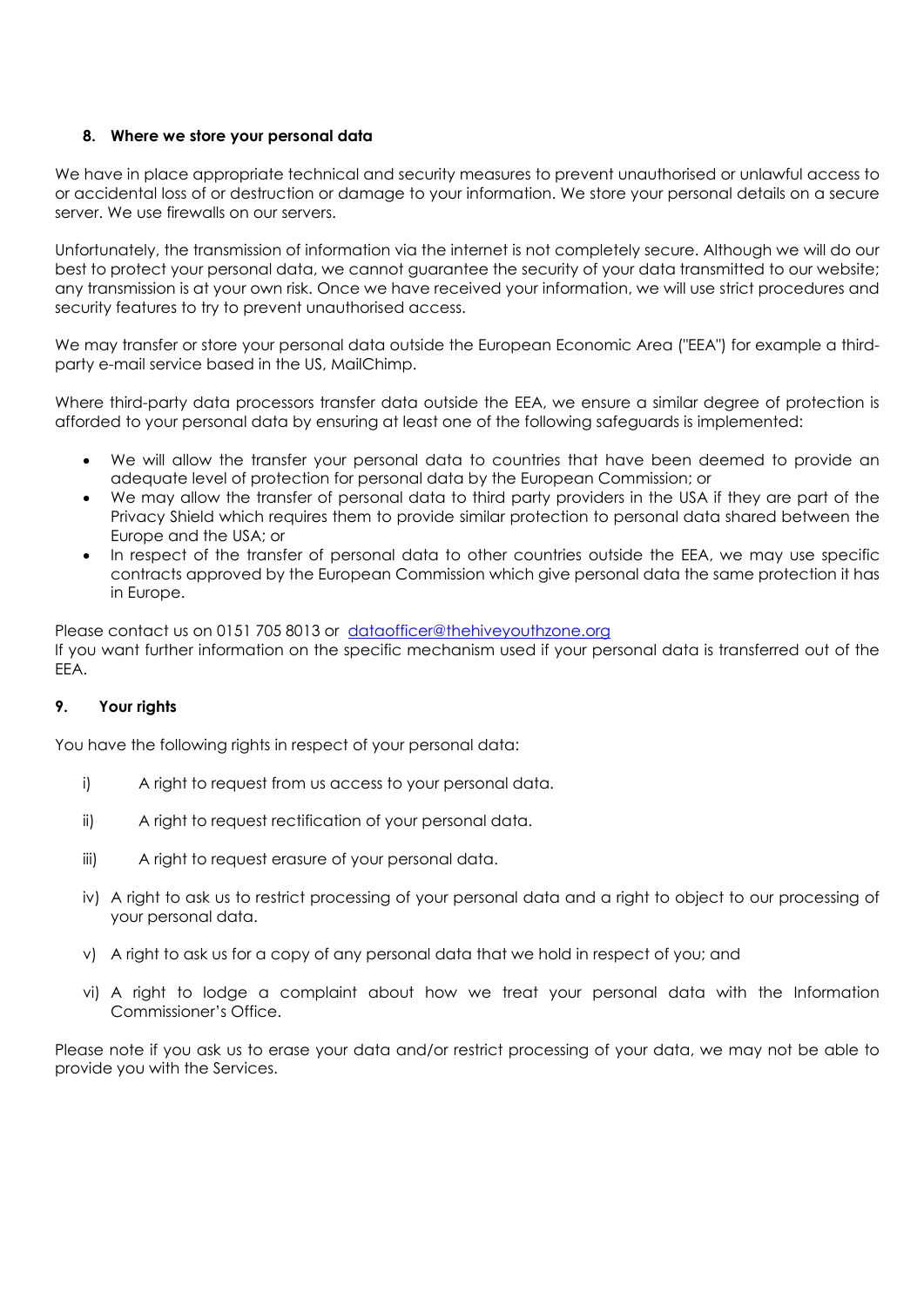### **10. How long we keep personal data.**

We will only keep personal data for as long as we are either required to by law or as is relevant for the purposes for which it was collected in line with our Data Retention policy, a copy of which is available on request by contacting us on 0151 705 8013 or [dataofficer@thehiveyouthzone.org](mailto:dataofficer@thehiveyouthzone.org) After this point the data will either be deleted or rendered anonymous.

Retention of data will normally be in line with statutory requirements, except where legitimate interest or best practice recommendations relevant to on-going provision of the charitable services dictate alternative periods, for example where an insurance company requires the retention of Member information for a period of 50 years in the event of an abuse claim.

We will keep a record of your name and email address on our 'do not contact' suppression list if you request that we do not send you direct marketing.

# **11. Cookies**

By visiting [www.thehiveyouthzone.org](http://www.thehiveyouthzone.org/) **("our website**") you are accepting and consenting to the practices described in this Privacy Policy.

Our website uses cookies to distinguish you from other users of our website. This helps us to provide you with a good experience when you browse our website and allows us to improve our website. For further information about the cookies that we use and what to do if you don't want to receive cookies, please see our Cookie Policy at<https://www.thehiveyouthzone.org/hive-youth-zone-cookies-policy/>

#### **12. External Links**

Our website may, from time to time, contain links to and from the websites of our partner networks, advertisers, and affiliates. If you follow a link to any of these websites, please note that these websites have their own privacy policies and that we do not accept any responsibility or liability for these policies. Please check these policies before you submit any personal data to these websites.

#### **13. Social Media Platforms (e.g., Facebook or Twitter)**

Any communication through external social media platforms that we participate on are subject to the terms and conditions as well as the privacy policies held with each social media platform, respectively.

Users are advised to use social media platforms wisely and communicate / engage upon them with due care and caution regarding their own privacy and personal details. We will never ask for personal or sensitive information through social media platforms and encourage users wishing to discuss sensitive details to contact us by telephone or email.

Our website may use social sharing buttons which help share web content directly from web pages to the social media platform in question. Users are advised before using such social sharing buttons that they do so at their own discretion and note that the social media platform may track and save your request to share a web page respectively through your social media platform account.

#### **14. Shortened Links in social media.**

Through our social media platform accounts we may share web links to relevant web pages. By default, some social media platforms shorten lengthy URLs (web addresses), this is an example: [http://bit.ly/2GGZh1E.](http://bit.ly/2GGZh1E) Users are advised to take caution and good judgment before clicking any shortened URLs published on social media platforms by us. Despite the best efforts to ensure only genuine URLs are published, many social media platforms are prone to spam and hacking and therefore we cannot be held liable for any damages or implications caused by visiting any shortened links.